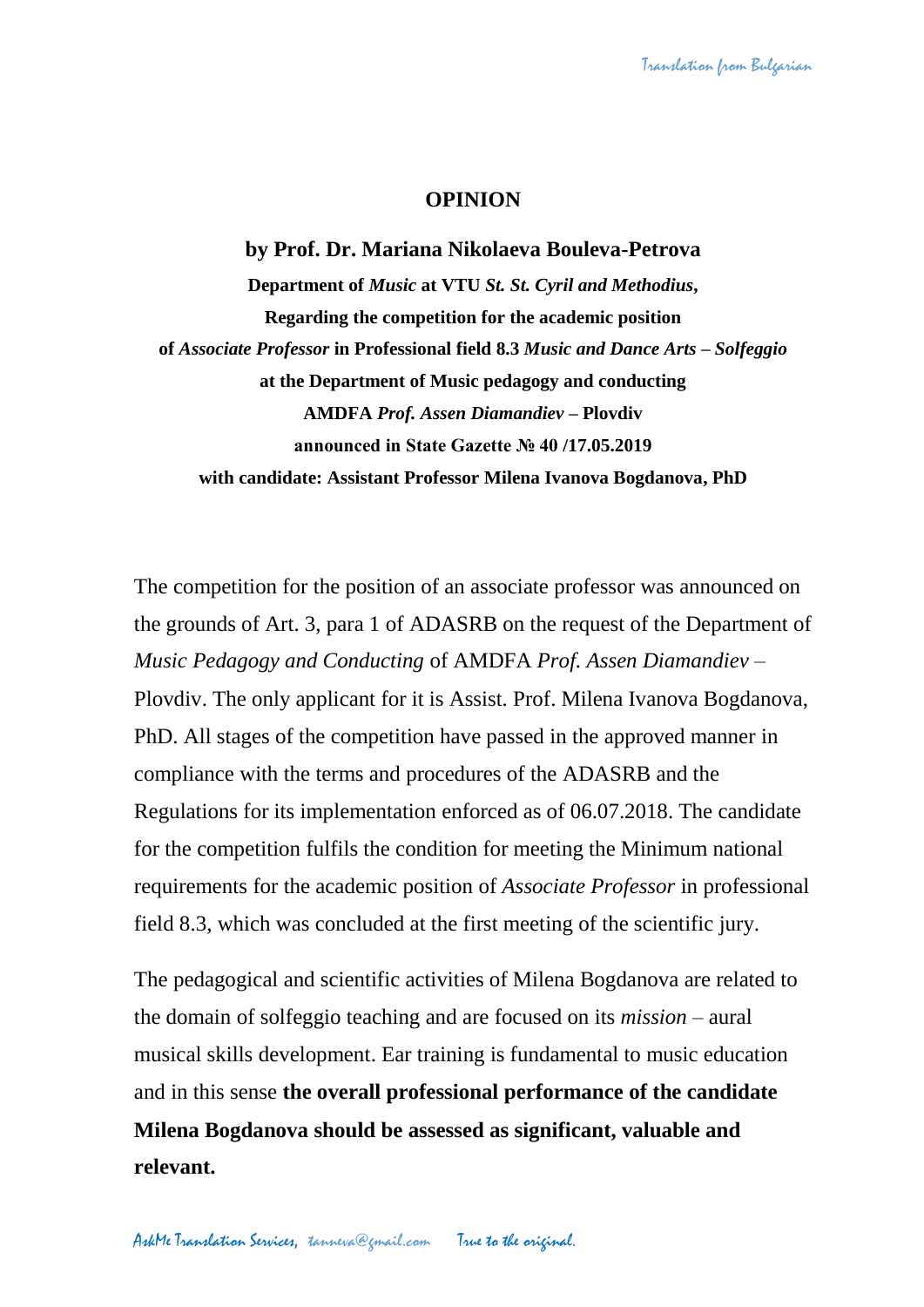The ten publications submitted for participation in the competition impress with the authoress' comprehensive and topical view upon solfeggio. She also focuses on the genesis of phenomena and on contemporary methodological approaches to developing professional aural musical skills. At the same time, she declares her piety to the tradition of the Bulgarian solfeggio methodology represented by Prof. Assen Diamandiev and Prof. Zdravko Manolov. The outlined thematic circle demonstrates credibly enough that Milena Bogdanova is a specialist who is in very good control of her field of professional performance and is always able to keep an active presence in her entire scientific domain.

The habilitation thesis submitted for participation in the competition is the monograph *"Musical pedagogical and theoretical concepts of Prof. Zdravko Manolov in the field of aural musical skills training"*, Plovdiv, 2018**. The importance of the subject of research is remarkable –** the personality of Prof. Zdravko Manolov and his work in the field of solfeggio methodology. The authoress places his work in the broad context of Bulgarian educational tradition, which is essential for reviewing the artistic and methodological accomplishments of Prof. Zdravko Manolov in their overall cultural and pedagogical sense. The idea to propose a classification of the Bulgarian solfeggio course-book releases is **a contribution to theoretical musicology**. Thanks to this classification, the scope of the candidate's research covers not only Zdravko Manolov's authored solfeggio pieces and dictations, but also his compositions, included by other authors in the solfeggio course-books. I will also highlight another undoubted contribution – the candidate's study of archive documents and the published list of manuscripts. I was involved in the efforts of Assoc. Prof. Tsvetelina Slavova in the creation of the first monograph on Zdravko Manolov, when the composer's archive was still unknown. I am glad that now I have witnessed a new step towards preserving